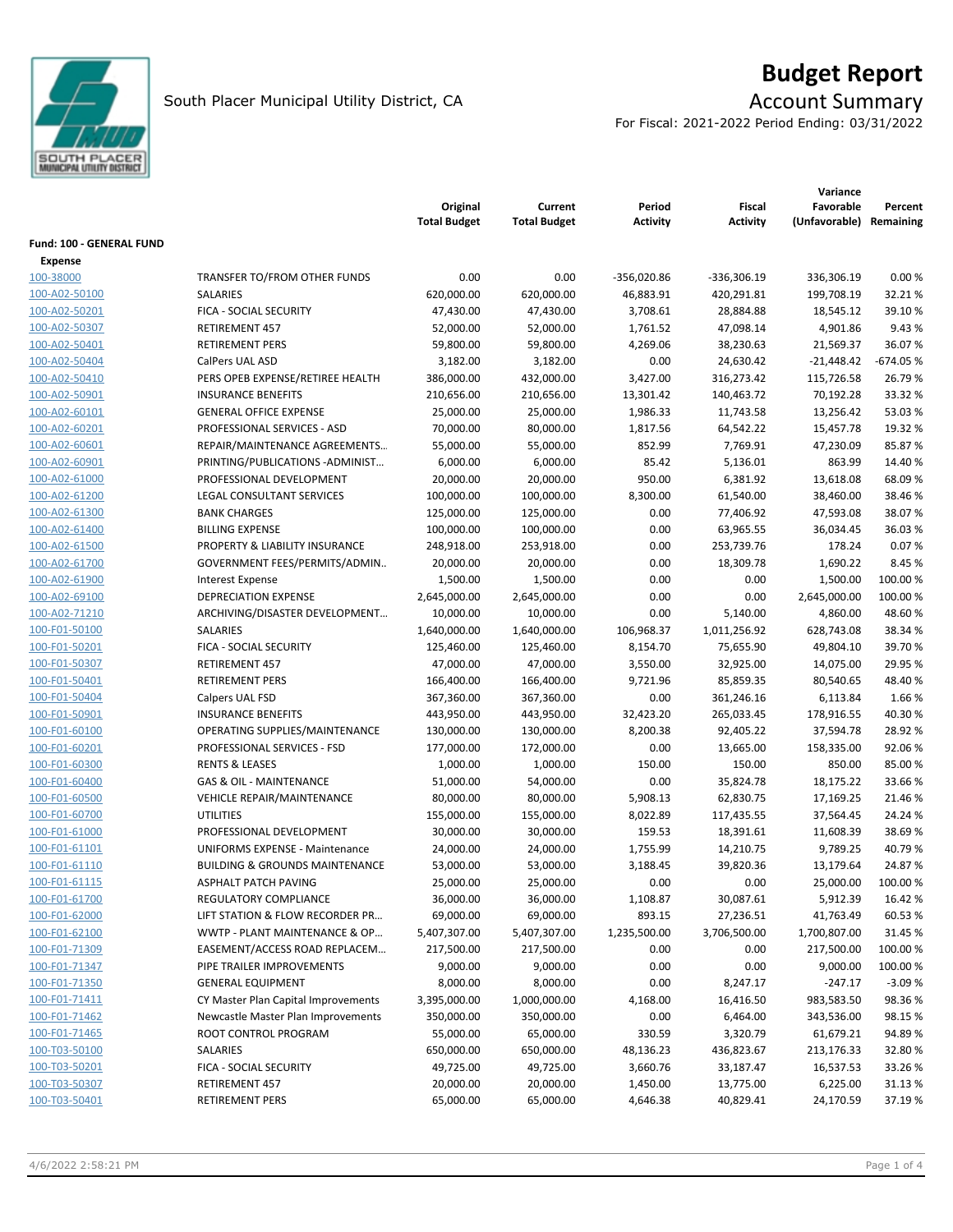### **Budget Report For Fiscal: 2021-2022 Period Ending: 03/31/2022**

|                                                             |                                                         | Original<br><b>Total Budget</b> | Current<br><b>Total Budget</b> | Period<br><b>Activity</b> | Fiscal<br><b>Activity</b>  | Variance<br>Favorable<br>(Unfavorable) | Percent<br>Remaining |
|-------------------------------------------------------------|---------------------------------------------------------|---------------------------------|--------------------------------|---------------------------|----------------------------|----------------------------------------|----------------------|
| 100-T03-50404                                               | CalPers UAL TSD                                         | 54,090.00                       | 54,090.00                      | 0.00                      | 24,630.42                  | 29,459.58                              | 54.46%               |
| 100-T03-50901                                               | <b>INSURANCE BENEFITS</b>                               | 123,500.00                      | 123,500.00                     | 9,165.30                  | 73,357.45                  | 50,142.55                              | 40.60%               |
| 100-T03-60202                                               | PROFESSIONAL SERVICES - TSD                             | 294,000.00                      | 269,500.00                     | 3,708.00                  | 44,890.26                  | 224,609.74                             | 83.34%               |
| 100-T03-60800                                               | FOG - PERMIT COMPLIANCE                                 | 12,400.00                       | 12,400.00                      | 0.00                      | 4,908.55                   | 7,491.45                               | 60.41%               |
| 100-T03-60900                                               | PRINTING/PUBLICATIONS - TECH SERV                       | 3,000.00                        | 3,000.00                       | 101.48                    | 853.20                     | 2,146.80                               | 71.56%               |
| 100-T03-61000                                               | PROFESSIONAL DEVELOPMENT - TECH                         | 18,120.00                       | 18,120.00                      | 0.00                      | 1,784.77                   | 16,335.23                              | 90.15%               |
| 100-T03-61101                                               | UNIFORMS EXPENSE - TECH SERVICES                        | 3,650.00                        | 3,650.00                       | 0.00                      | 1,154.88                   | 2,495.12                               | 68.36%               |
| 100-T03-61804                                               | OPERATING SUPPLIES/MAINTENANCE                          | 7,250.00                        | 7,250.00                       | 0.00                      | 3,727.71                   | 3,522.29                               | 48.58%               |
| 100-T03-62300                                               | REPAIR/MAINTENANCE AGREEMENTS                           | 94,000.00                       | 90,550.00                      | 10,042.32                 | 56,458.34                  | 34,091.66                              | 37.65%               |
| 100-T03-71400                                               | SOFTWARE/DATA ACQUISITION                               | 40,000.00                       | 40,000.00                      | 0.00                      | 995.00                     | 39,005.00                              | 97.51%               |
| 100-T03-71405                                               | <b>SYSTEM IMPROVEMENTS</b>                              | 205,000.00                      | 105,000.00                     | 0.00                      | 0.00                       | 105,000.00                             | 100.00 %             |
| 100-T03-71408                                               | PARTICIPATION IN REGIONAL PROJEC                        | 30,000.00                       | 30,000.00                      | 0.00                      | 0.00                       | 30,000.00                              | 100.00%              |
| 100-T03-71410                                               | <b>EASEMENT INSPECTION EQUIPMENT</b>                    | 11,700.00                       | 11,700.00                      | 0.00                      | 0.00                       | 11,700.00                              | 100.00%              |
| 100-T03-71415                                               | <b>EASEMENT ACQUISTION</b>                              | 0.00                            | 119,000.00                     | 0.00                      | 21,207.19                  | 97,792.81                              | 82.18%               |
| 100-T03-71425                                               | <b>COMPUTERS/OFFICE FURNITURE</b>                       | 43,650.00                       | 44,650.00                      | 0.00                      | 27,512.09                  | 17,137.91                              | 38.38%               |
| 100-T03-71500                                               | RWWTP REHAB & REPLACEMENT                               | 2,366,393.00                    | 2,366,393.00                   | 553,250.00                | 1,659,750.00               | 706,643.00                             | 29.86%               |
|                                                             | <b>Expense Total:</b>                                   | 21,959,941.00                   | 19,625,991.00                  | 1,795,687.64              | 9,726,071.27               | 9,899,919.73                           | 50.44 %              |
|                                                             | Fund: 100 - GENERAL FUND Total:                         | 21,959,941.00                   | 19,625,991.00                  | 1,795,687.64              | 9,726,071.27               | 9,899,919.73                           | 50.44 %              |
| Fund: 300 - CIP & EXPANSION                                 |                                                         |                                 |                                |                           |                            |                                        |                      |
| <b>Expense</b>                                              |                                                         |                                 |                                |                           |                            |                                        |                      |
| 300-38000                                                   | TRANSFER TO/FROM OTHER FUNDS                            | 0.00                            | 0.00                           | 356,020.86                | 1,568,779.81               | $-1,568,779.81$                        | 0.00%                |
| 300-T03-71410                                               | FOOTHILL TRUNK PROJECT - CONSTR                         | 200,000.00                      | 75,000.00                      | 0.00                      | 119,357.31                 | $-44,357.31$                           | $-59.14%$            |
| 300-T03-71421                                               | LOWER CLOVER VALLEY TRUNK - DES                         | 0.00                            | 0.00                           | 0.00                      | 5,374.64                   | $-5,374.64$                            | 0.00%                |
| 300-T03-71423                                               | <b>Trunk Extension Reimbursement</b>                    | 400,000.00                      | 400,000.00                     | 0.00                      | 0.00                       | 400,000.00                             | 100.00%              |
|                                                             | <b>Expense Total:</b>                                   | 600,000.00                      | 475,000.00                     | 356,020.86                | 1,693,511.76               | $-1,218,511.76$                        | -256.53%             |
|                                                             | Fund: 300 - CIP & EXPANSION Total:                      | 600,000.00                      | 475,000.00                     | 356,020.86                | 1,693,511.76               | $-1,218,511.76$                        | $-256.53%$           |
| <b>Fund: 400 - CAPITAL REPLACEMENT &amp; REHABILITATION</b> |                                                         |                                 |                                |                           |                            |                                        |                      |
| <b>Expense</b>                                              |                                                         |                                 |                                |                           |                            |                                        |                      |
| 400-38000                                                   | TRANSFER TO/FROM OTHER FUNDS                            | 0.00                            | 0.00                           | 0.00                      | $-1,232,473.62$            | 1,232,473.62                           | 0.00%                |
| 400-A02-71431                                               | HQ HVAC REPAIR/REPLACEMENT                              | 15,000.00                       | 15,000.00                      | 0.00                      | 0.00                       | 15,000.00                              | 100.00%              |
| 400-F01-71203                                               | <b>EMERGENCY BYPASS EQUIPMENT</b>                       | 50,000.00                       | 50,000.00                      | 0.00                      | 48,199.59                  | 1,800.41                               | 3.60%                |
| 400-F01-71302                                               | <b>VEHICLE PURCHASES</b>                                | 220,000.00                      | 322,000.00                     | 0.00                      | 159,457.63                 | 162,542.37                             | 50.48%               |
| 400-F01-71309                                               | EASEMENT/ACCESS ROAD REPLACEM                           | 215,000.00                      | 215,000.00                     | 0.00                      | 0.00                       | 215,000.00                             | 100.00 %             |
| 400-F01-71475                                               | SCADA SOFTWARE DESIGN & IMPLE                           | 3,275,000.00                    | 3,275,000.00                   | 0.00                      | 0.00                       | 3,275,000.00                           | 100.00%              |
| 400-F01-71490                                               | TAYLOR RD LS REPLACEMENT                                | 110,000.00                      | 110,000.00                     | 0.00                      | 0.00                       | 110,000.00                             | 100.00%              |
| 400-F01-71670                                               | PIPE TRAILER REPLACEMENT                                | 10,000.00                       | 10,000.00                      | 0.00                      | 0.00                       | 10,000.00                              | 100.00 %             |
| 400-F01-71710                                               | <b>GENERAL EQUIPMENT REPLACEMENT</b>                    | 18,000.00                       | 18,000.00                      | 0.00                      | 163.78                     | 17,836.22                              | 99.09%               |
| 400-T03-71210                                               | Cured in place Pipe                                     | 650,000.00                      | 650,000.00                     | 0.00                      | 0.00                       | 650,000.00                             | 100.00 %             |
| 400-T03-71215                                               | Foothill Trunk Project - Construction                   | 100,000.00                      | 0.00                           | 0.00                      | 65,543.00                  | $-65,543.00$                           | 0.00%                |
| 400-T03-71405                                               | SYSTEM REHABILITATION                                   | 0.00                            | 500,000.00                     | 0.00                      | 0.00                       | 500,000.00                             | 100.00%              |
| 400-T03-71419                                               | LOS FLORES MAINLINE REPLACEMENT                         | 1,000,000.00                    | 0.00                           | 0.00                      | 0.00                       | 0.00                                   | 0.00%                |
| 400-T03-71510                                               | PARTICIPATION IN REGIONAL PROJEC                        | 430,000.00                      | 1,078,000.00                   | 0.00                      | 273,881.00                 | 804,119.00                             | 74.59%               |
| 400-T03-71675                                               | CY Fence Replacement<br><b>Expense Total:</b>           | 110,000.00                      | 222,220.00<br>6,465,220.00     | 0.00<br>0.00              | 222,217.22                 | 2.78<br>6,928,231.40                   | 0.00%<br>107.16%     |
|                                                             | Fund: 400 - CAPITAL REPLACEMENT & REHABILITATION Total: | 6,203,000.00<br>6,203,000.00    | 6,465,220.00                   | 0.00                      | -463,011.40<br>-463,011.40 | 6,928,231.40                           | 107.16%              |
|                                                             | <b>Report Total:</b>                                    | 28,762,941.00                   | 26,566,211.00                  | 2,151,708.50              | 10,956,571.63              | 15,609,639.37                          | 58.76%               |
|                                                             |                                                         |                                 |                                |                           |                            |                                        |                      |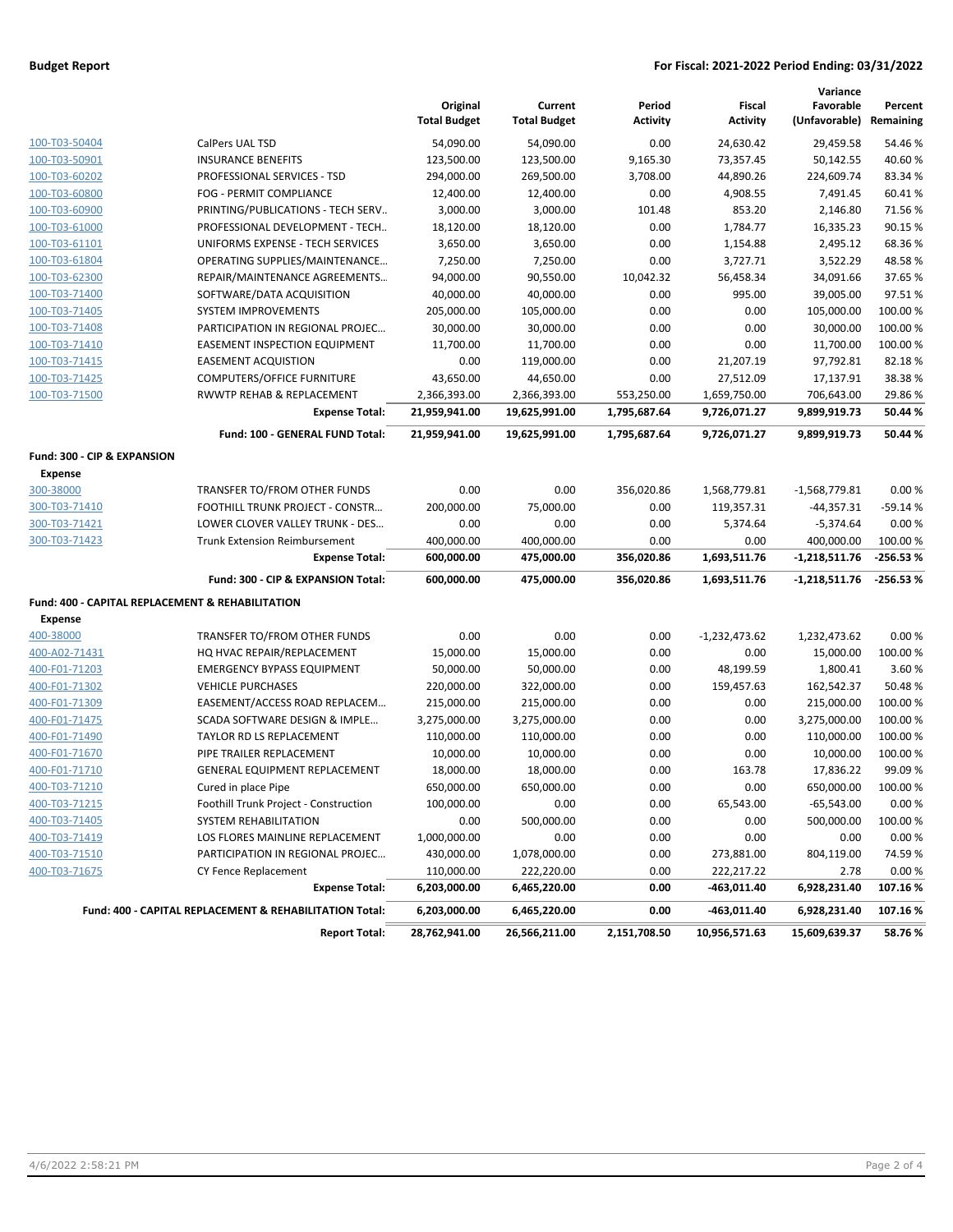# **Group Summary**

| <b>Account Typ</b>                                                 | Original<br><b>Total Budget</b> | Current<br><b>Total Budget</b> | Period<br><b>Activity</b> | Fiscal<br><b>Activity</b> | Variance<br>Favorable<br>(Unfavorable) | Percent<br>Remaining |
|--------------------------------------------------------------------|---------------------------------|--------------------------------|---------------------------|---------------------------|----------------------------------------|----------------------|
| <b>Fund: 100 - GENERAL FUND</b>                                    |                                 |                                |                           |                           |                                        |                      |
| Expense                                                            | 21.959.941.00                   | 19.625.991.00                  | 1.795.687.64              | 9.726.071.27              | 9.899.919.73                           | 50.44 %              |
| Fund: 100 - GENERAL FUND Total:                                    | 21,959,941.00                   | 19,625,991.00                  | 1,795,687.64              | 9,726,071.27              | 9,899,919.73                           | 50.44 %              |
| Fund: 300 - CIP & EXPANSION                                        |                                 |                                |                           |                           |                                        |                      |
| Expense                                                            | 600,000.00                      | 475,000.00                     | 356,020.86                | 1,693,511.76              | $-1,218,511.76$                        | $-256.53%$           |
| Fund: 300 - CIP & EXPANSION Total:                                 | 600,000.00                      | 475,000.00                     | 356.020.86                | 1,693,511.76              | $-1,218,511.76$                        | $-256.53%$           |
| <b>Fund: 400 - CAPITAL REPLACEMENT &amp; REHABILITATION</b>        |                                 |                                |                           |                           |                                        |                      |
| Expense                                                            | 6,203,000.00                    | 6,465,220.00                   | 0.00                      | $-463,011.40$             | 6,928,231.40                           | 107.16%              |
| <b>Fund: 400 - CAPITAL REPLACEMENT &amp; REHABILITATION Total:</b> | 6.203.000.00                    | 6,465,220.00                   | 0.00                      | $-463.011.40$             | 6.928.231.40                           | 107.16%              |
| <b>Report Total:</b>                                               | 28,762,941.00                   | 26,566,211.00                  | 2,151,708.50              | 10,956,571.63             | 15,609,639.37                          | 58.76%               |
|                                                                    |                                 |                                |                           |                           |                                        |                      |